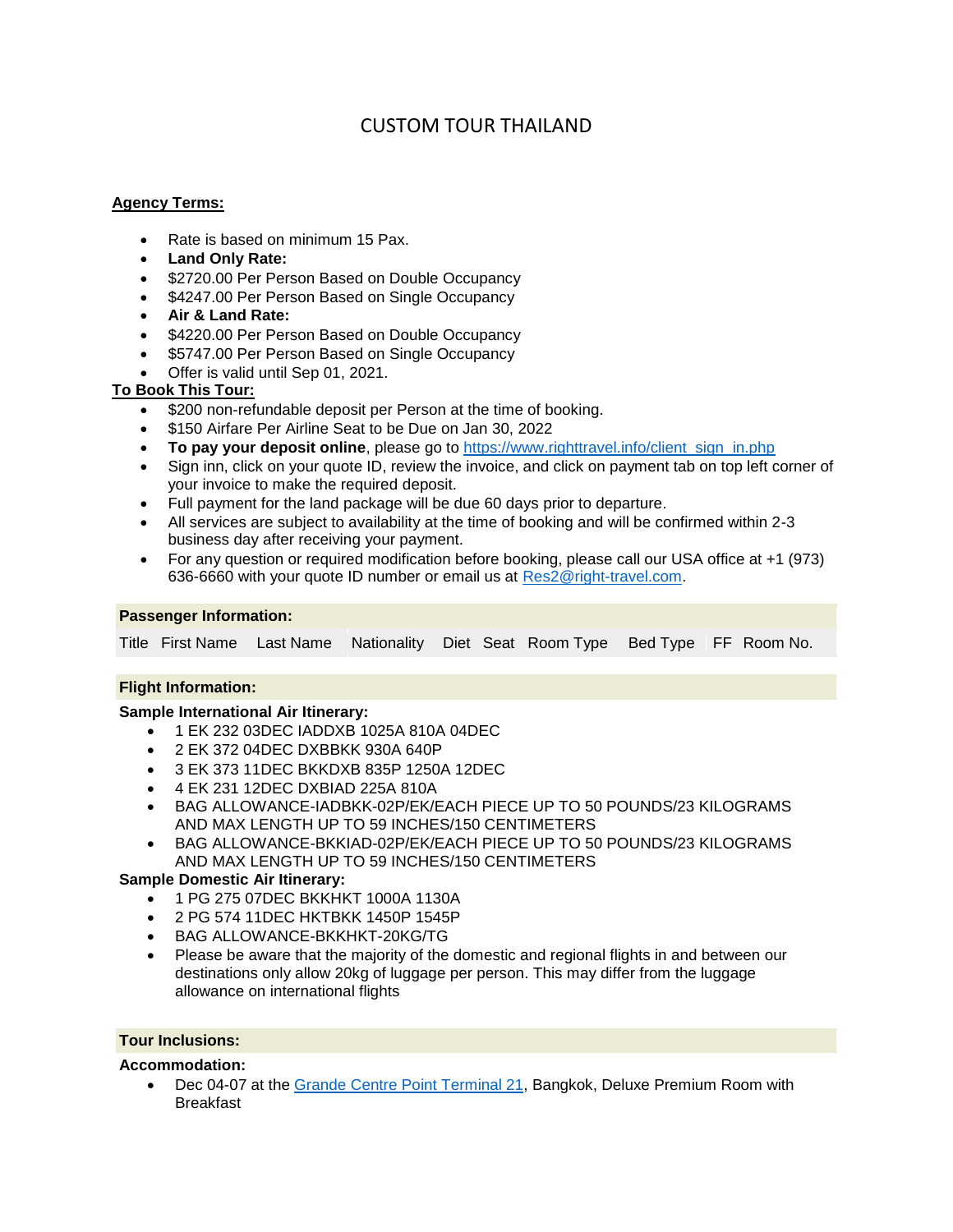- Dec 07-11 at the [Diamond Cliff Resort & Spa,](https://www.diamondcliff.com/) Phuket, Super Deluxe Room with Breakfast
- All hotel taxes.

### **Transfers:**

- Dec 04 arrival transfer from Bangkok airport to hotel, client will arrive via EK 372 at 18:40 PM
- Dec 07 departure transfer from hotel to Bangkok airport, group will depart via PG 275 at 10:00 AM
- Dec 07 arrival transfer from Phuket airport to hotel, group will arrive via PG 275 at 11:30 AM
- Dec 11 departure transfer from hotel to Phuket airport, group will depart via PG 574 at 14:50 PM

### **Included Services:**

- All services as mentioned in your itinerary.
- Tour guide services provided in the requested languages, unless otherwise mentioned in the itinerary.
- Ground transportation in private, air-conditioned vehicle.
- Drinking water and cold towels during sightseeing.
- Multi-lingual 24-hour customer support hotline in all destinations.
- Welcome pack on arrival.
- Fully licensed and insured to international standard.
- All applicable local taxes.

# **Service excludes:**

- Personal expenses.
- Beverage during meals.
- Tips to drivers, porters, and quides.
- Room for Early check-in & Late check-out
- Optional tours

### **Day by Day Itinerary:**

# **Day 1: Sat - Dec 03, 2022 - Depart USA**

• Depart for Thailand.

# **Day 2: Sun - Dec 04, 2022 - Arrival Bangkok**

- Arrival Bangkok, Meet and greet with our guide then transfer to the hotel.
- Day at leisure.

# **Overnight : Bangkok.**

# **Day 3: Mon - Dec 05, 2022 - Bangkok, City Tour**

Breakfast at hotel.

# **BANGKOK HIGHLIGHTS: CITY/TEMPLES & KLONG TOUR (INCL. LUNCH)**

- Visit two of the most important sights of Bangkok: the Reclining Buddha at **Wat Pho** is a giant lying Buddha, covered in gold leaf. **The Grand Palace** is a must see for every visitor. Located close to the banks of the Chao Phraya River the Grand Palace is the perfect example of an ancient Siamese court. Within the compound is the Temple of Emerald Buddha (Wat Pra Kaew), **Lunch** will be served in a Thai restaurant. Travel on the **Chao Phraya River (The River of Kings)** and on through the Klongs (canals) of Thonburi. You will have the chance to observe and photograph the serene family homes and temples along the waterways, which gave the city the name Venice of the East. You will also pay a visit to one of the most photographed sights in Bangkok, the **Wat Arun**. The majestic shrine has a pagoda of 76 m high. It is decorated with glazed ceramic pieces that reflect the rising sun and gave the temple its name.
- Pick up time from the hotel: 08:30 (if no other time announced by the guide)
- Important: Please note that you are required to wear proper attire (no bare shoulder, bare knees, or strapless-heel shoes). Shoes must be removed before entering all temple buildings.
- **EXPERIENCE BANGKOK`S ULTIMATE ROOFTOP DINING EXPERIENCE and Courses Western Set Dinner Food Only. (Menu is subject to change)**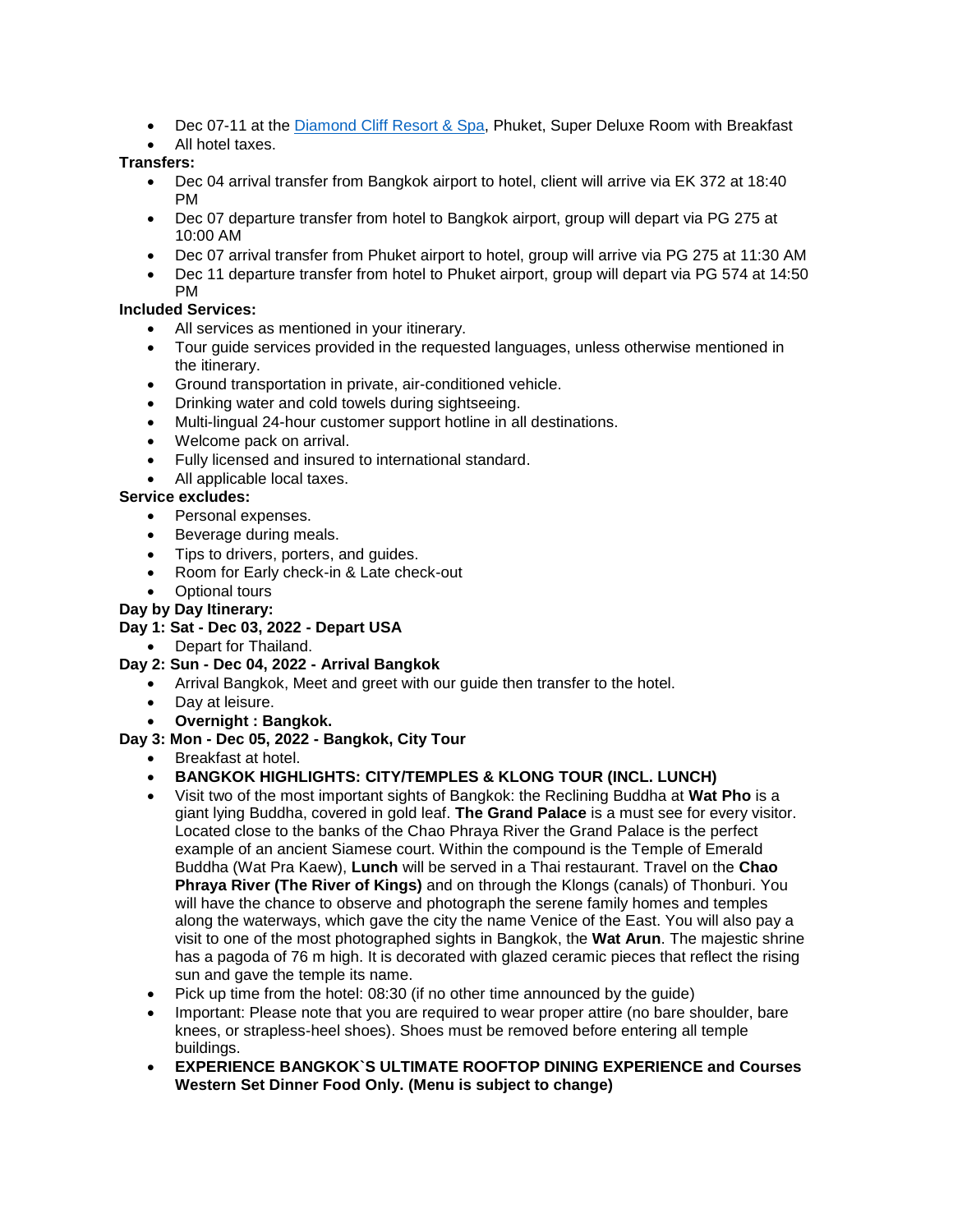- Meet our guide at hotel`s lobby then private transfer to hotel for check in and enjoy dining at VIRTIGO MOON BAR, offers an al fresco dining experience set atop a roof terrace overlooking the glittering cityscape of Bangkok &ndash a grill-and-bar experience that is Asia`s first. Dine on fork-tender seafood and premium steaks while feasting your eyes on the city`s vast skyline. Moon Bar puts you at ease in an informal setting 61 floors above the city and offers premium drinks, such as the classic Vertigo Sunset, a melody of pineapple, cranberry and lime juices blended with just the right amount of Malibu. Once finish return to hotel.
- **Overnight :Bangkok.**

### **Meals: Breakfast, Lunch, Dinner**

### **Day 4: Tue - Dec 06, 2022 - Bangkok City Tour**

- Breakfast at hotel.
- **VISIT AGRICULTURE VILLAGE EXPLORER: KLONG MAHASSAWAD**
- Experience a rural way of life in Nakhon Pathom where the local communities are involved in agro-tourism and the klongs are an essential part of daily life. The Agricultural Village is situated about one hour away from Bangkok in an area criss-crossed by waterways and canals. Climb into a wooden boat and travel the same way as the locals along the 153-yearold Klong Mahassawad. Glide along the canal past the stilted houses, large fishing nets and waterside temples. Then get back on the small boat and paddle to a lotus farm. Lotus flowers play an important part in Buddhist worship and are a popular temple flower. The flowers are grown in huge ponds covering around five acres and resemble Monet`s incredible paintings of water lilies The next stop is at an organic farm. For the best glimpse of the surrounding rural lifestyle hop onto the back of a mini tractor. Drive through the tropical orchards and rice fields where all the produce is grown without the use of pesticides. There is the chance to snack on some of the organic seasonal fruits. Return to hotel
- Duration: 6.5 7 hrs. Depending on the hotel location and traffic situation.
- Pick up time from the hotel: at approx. 07:30 hrs. (If no other time announced by the guide)
- **Day free in the afternoon.**
- **Overnight :Bangkok.**
- **Meal: Breakfast**

# **Day 5: Wed - Dec 07, 2022 - Bangkok, Phuket**

- Breakfast at hotel.
- Transfer to Bangkok airport for departure flight to Phuket
- Arrive to Phuket airport Meet and greet with our guide then transfer to the hotel.
- Day at leisure.
- Overnight in Phuket
- **Meal: Breakfast**

# **Day 6: Thu - Dec 08, 2022 - Phuket, Phi Phi Island Tour**

- Breakfast at hotel.
- **PHI PHI ISLAND & BAMBOO ISLAND BY SPEED BOAT (PRIVATE)**
- Depart by private speedboat from Boat Lagoon Marina to visit one of Thailand`s most popular natural attractions, the gorgeous Phi Phi Islands. On arrival, visit Monkey Beach with its colony of wild macaques. Continue to Maya Bay, the postcard-perfect setting made famous by the film &ldquoThe Beach&rdquo and enjoy a swim in its crystal-clear waters or simply relax on its white sand beach. Next, visit Viking Cave on the island`s northeastern tip, known for its swifts` nests used in Bird`s Nest Soup, and secluded Pileh Cove and Hin Klang for snorkeling. After enjoying lunch at a local seaside restaurant, cruise to Bamboo Island and its pristine white sand beach with emerald waters, simply perfect for swimming. Finally, snorkel off Yoong Island noted for its antler corals and colorful fish before returning by boat to Phuket and transferring to your hotel.
- **NOTE**
- Suggested departure time: 08:00
- Tour duration: 08 hours
- Trip itinerary may change according to the tides and weather condition.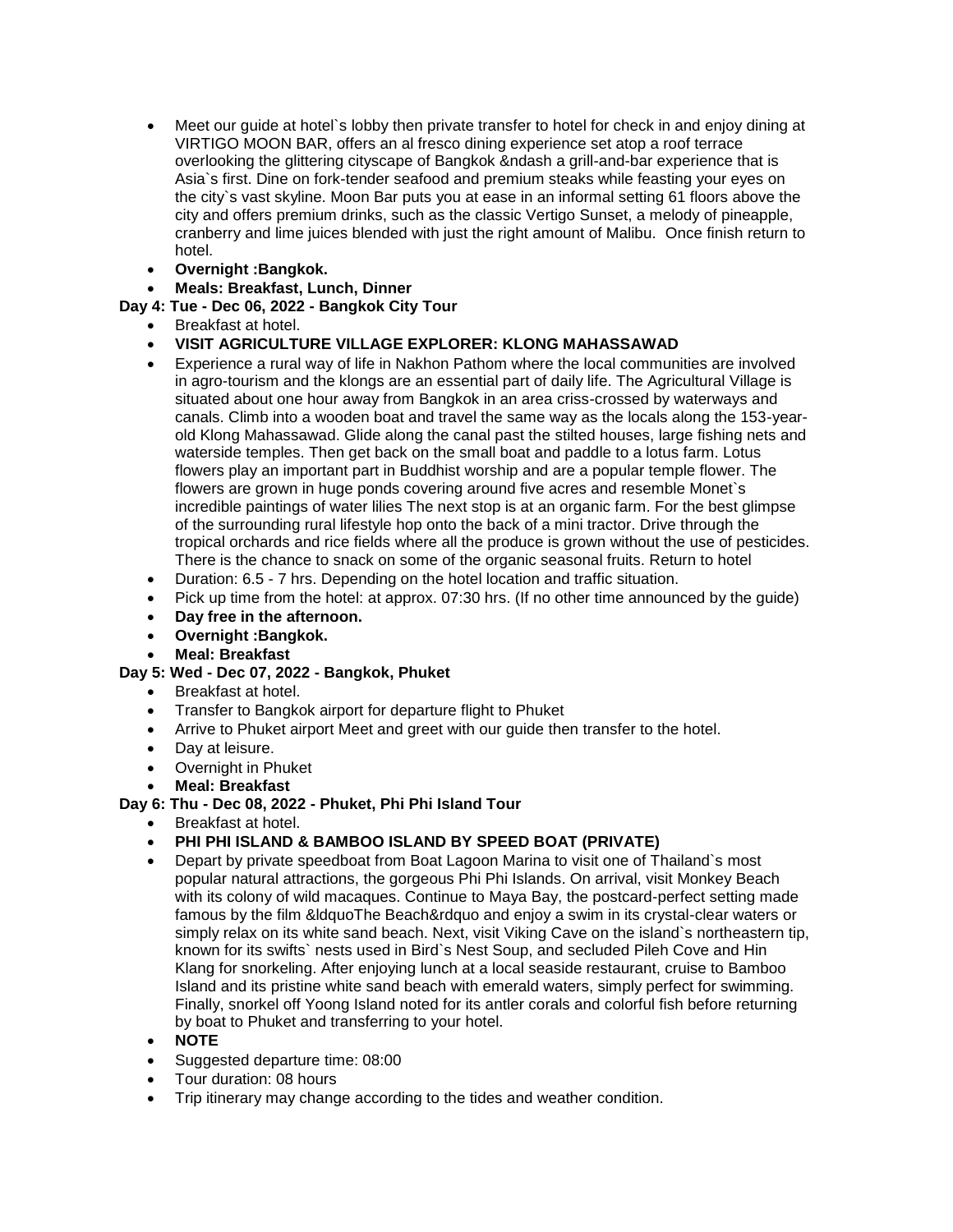- **Overnight in Phuket**
- **Meals: Breakfast, Lunch**

**Day 7: Fri - Dec 09, 2022 - Phuket**

- Breakfast at hotel.
- **HONG BY STARLIGHT AFTERNOON (INCL. LIGHT LUNCH AND DINNER / SEAT IN COUCH TOUR)**
- Around early noon, you will be picked up from your hotel and drive to Ao Po, where you board your boat. At lunch time, you will enjoy a Thai- style light lunch and get your briefing for the attractions and activities of today. Throughout the day, you will explore several islands with their hidden bays and caves and in the evening enjoy some swimming or kayaking. As you are waiting for the sun to set on magical Phang Nga Bay, you will get instructions on building your own Crating and enjoy a sunset- dinner. After darkness falls, you will return to one of the hidden bays you visited earlier and float your Kratong, before you return to Ao Po and your booked hotel.
- **NOTE:**
- Trip itinerary may change according to the tides and weather condition.
- Duration: 11.00- 21.00 hrs.
- Included: Round-trip transfer\*/ English speaking guide
- **Overnight: Phuket**
- **Meals: Breakfast, Lunch, Dinner**

# **Day 8: Sat - Dec 10, 2022 - Phuket, Excursion**

- Breakfast at hotel.
- Day at leisure
- **Overnight: Phuket**
- **Meal: Breakfast**

#### **Day 9: Sun - Dec 11, 2022 - Phuket, Departure**

- Breakfast at hotel
- Transfer to Phuket airport for departure flight onward
- **Meal: Breakfast**

#### **Day 10: Mon - Dec 12, 2022 - Arrival to IAD**

08:10 AM arrival to IAD airport

#### **Cancellation Policy:**

- Deposit is non-refundable
- 90 to 61 days prior to departure: 35% of cost + any airline cancellation fee + Ticketing office cancellation fee
- $\bullet$  60 to 31 days prior to departure: 50% of cost  $+$  + any airline cancellation fee + Ticketing office cancellation fee
- 30 days or less prior to departure: 100% of cost
- Effective June 06, 2020, any payment received for new booking or existing booking, will make the entire reservation retroactively, subject to our updated refund policy as follow: refund amount due after the applicable cancellation fees above, will be issued on form of FUTURE TRAVEL CREDIT. Right Travel will no longer issue refund for any reason. Your payment on this page represents your agreement to this updated refund policy.
- There is no refund for any unused portion of the service, regardless of the reason. Right Travel paid all suppliers in advance and would not get a refund from suppliers for any reason.
- **Changes:** Any change to an existing reservation requires full cancellation and rebooking and will be subject to full cancellation fees. The cost of any changes or additions after departure will be at the local rate at the time of the amendment and must be borne by the passenger.